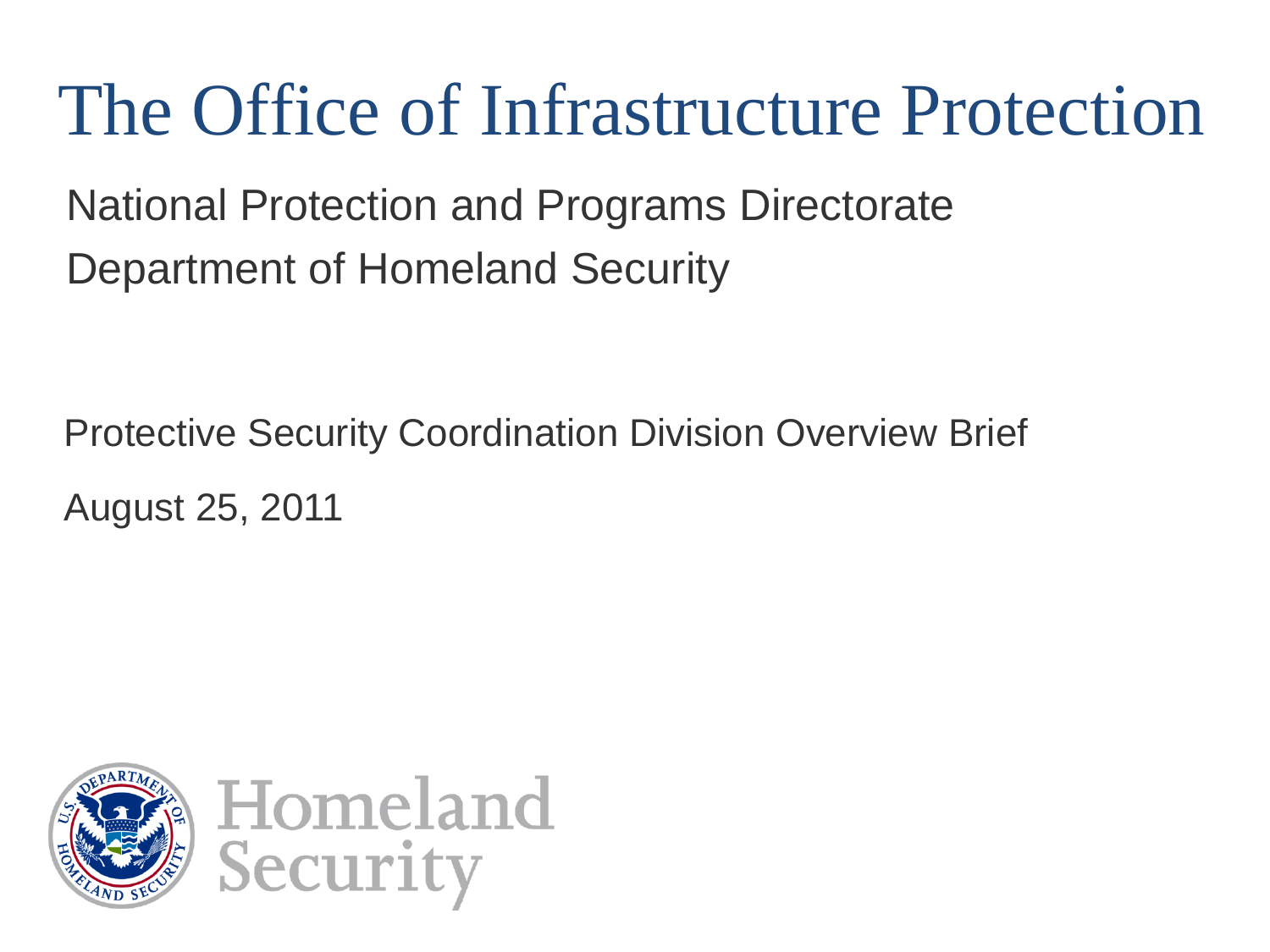## The Role of Homeland Security

- Unify a national effort to secure America
- Prevent and deter terrorist attacks
- Protect against and respond to threats and hazards to the Nation
- Respond to and recover from acts of terrorism, natural disasters, or other emergencies
- Coordinate the protection of our Nation's critical infrastructure across all sectors

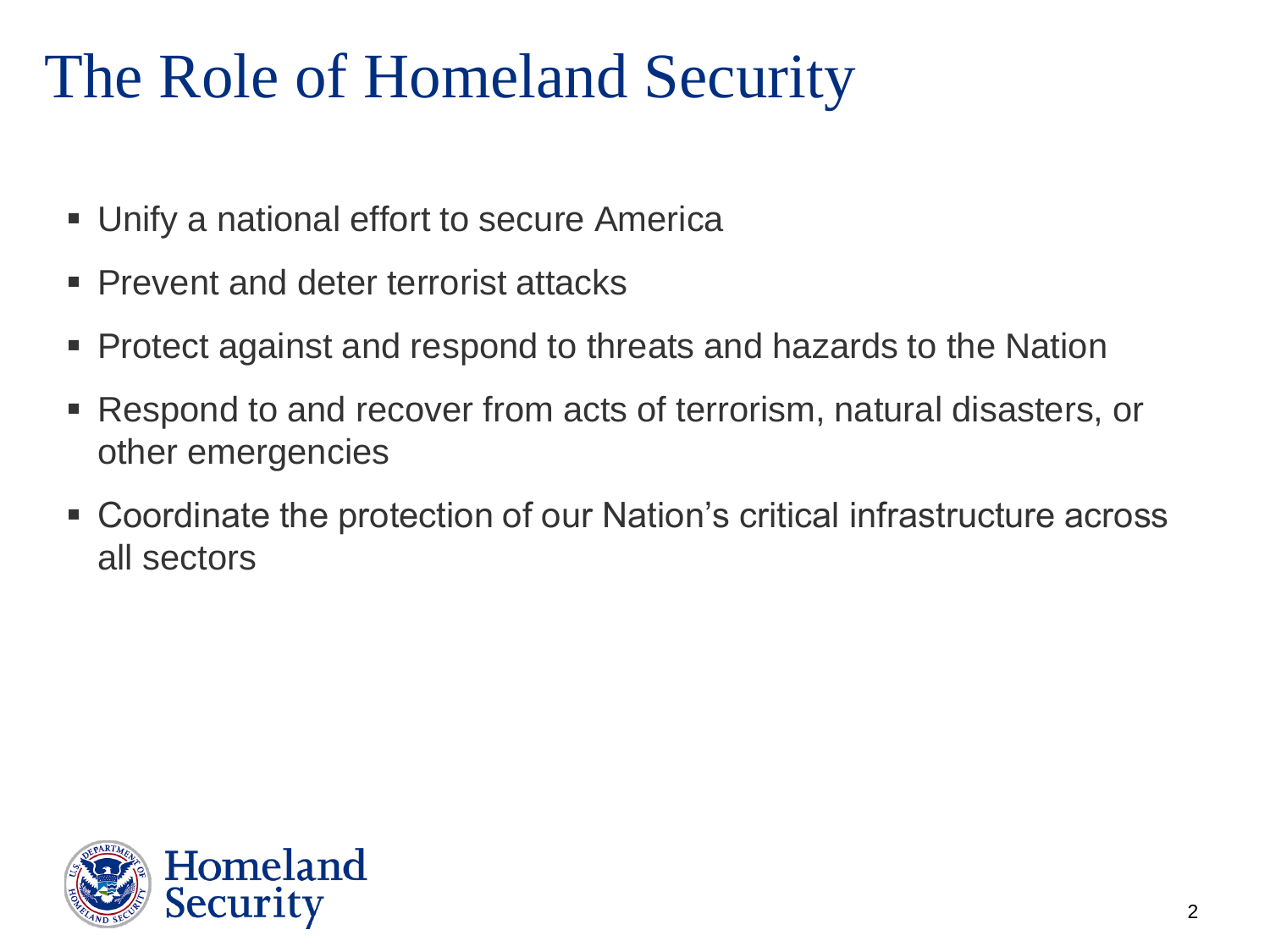#### IP Vision and Mission

- Vision A safe, secure, and resilient critical infrastructure based on and sustained through strong public and private partnerships
- Mission Lead the national effort to mitigate terrorism risk to, strengthen the protection of, and enhance the all hazard resilience of the Nation's critical infrastructure

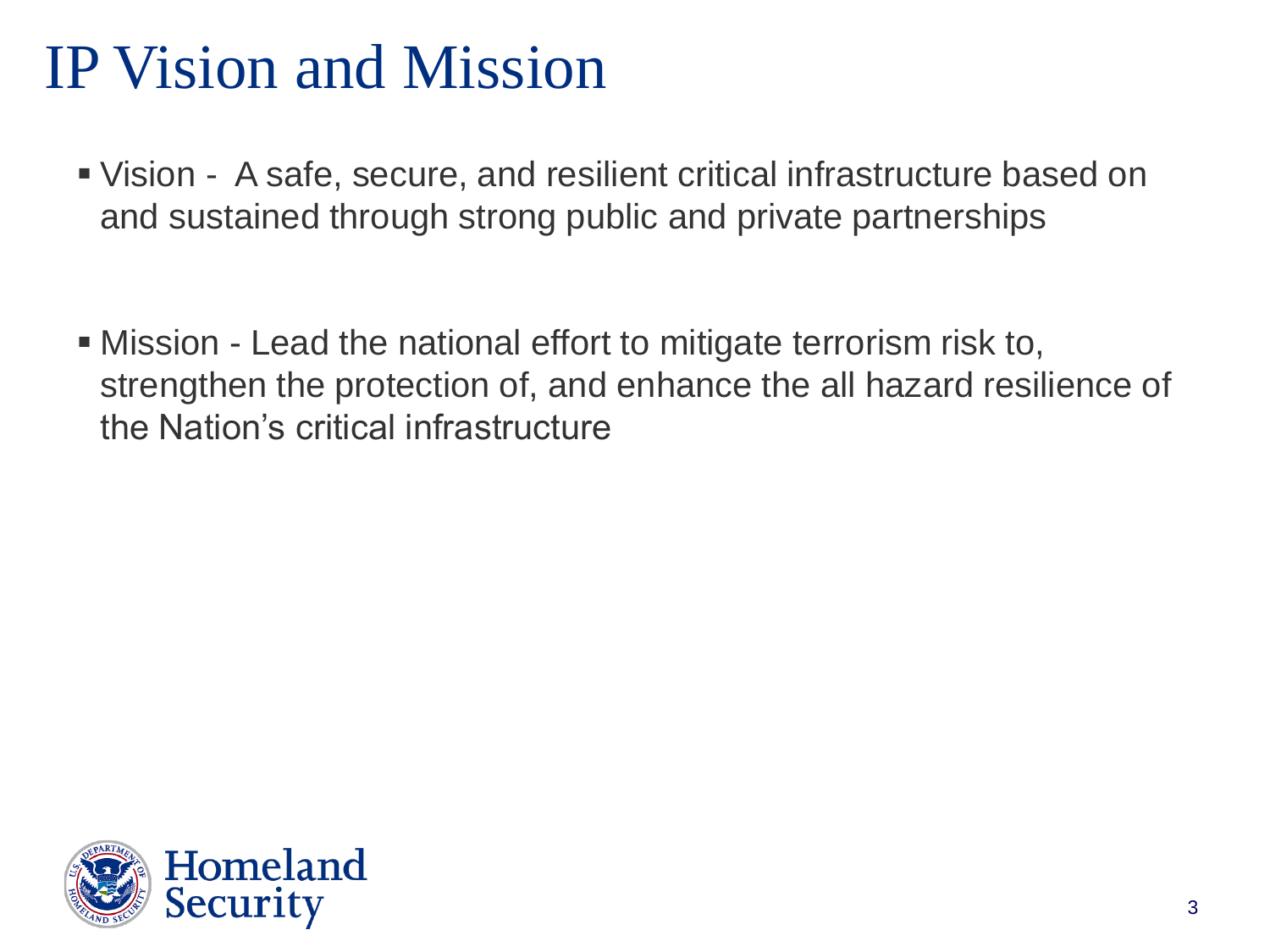



We will "hit hard the American economy at its heart and its core."

*- Osama bin Laden* 

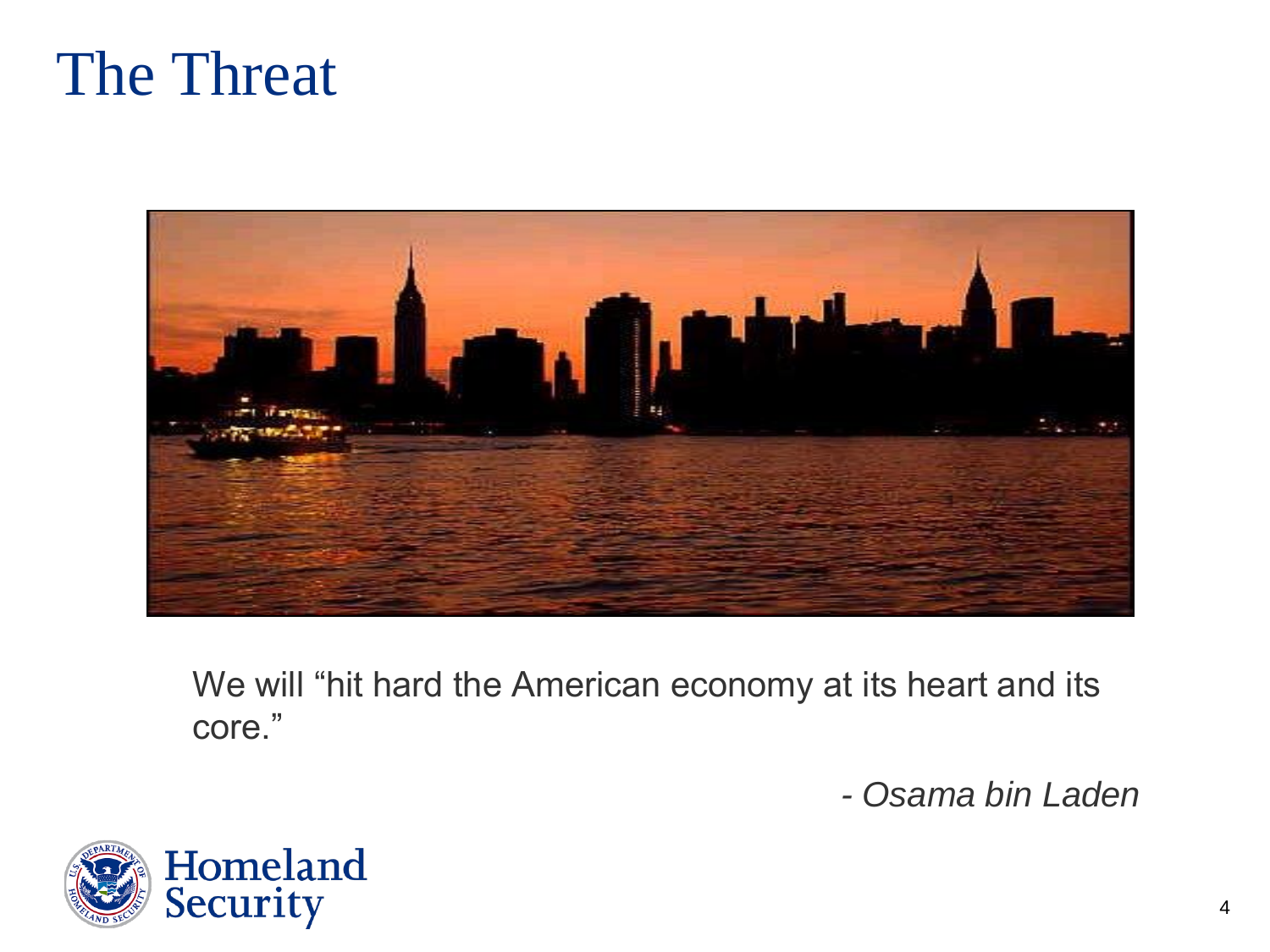#### Threats May Come from All Hazards *Threats May Come From All Hazards*



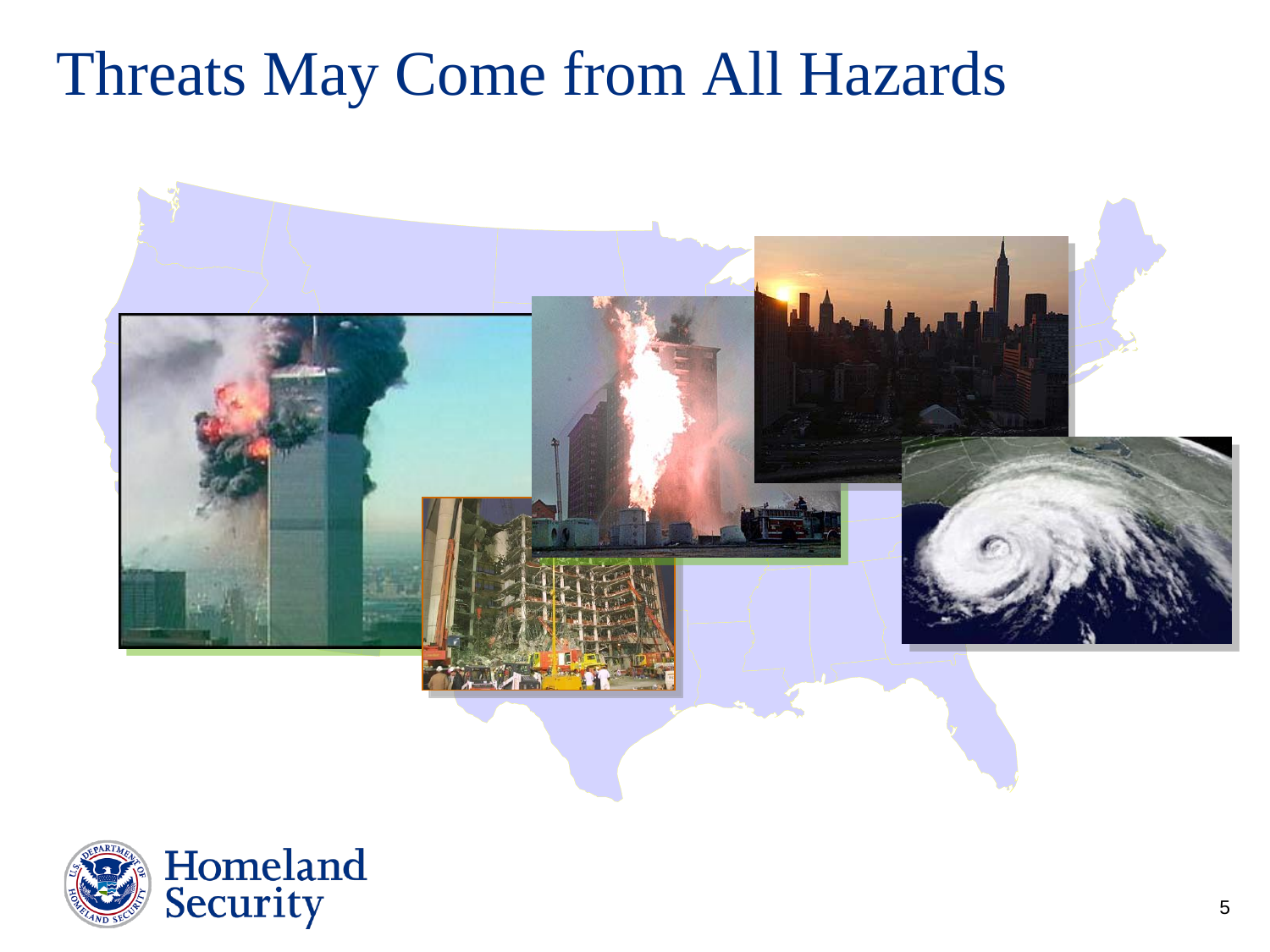#### Critical Infrastructure Defined

- Critical Infrastructure
	- "Systems and assets, whether physical or virtual, so vital that the incapacity or destruction of such may have a debilitating impact on the security, economy, public health or safety, environment, or any combination of these matters, across any Federal, State, regional, territorial, or local jurisdiction."

*Source: National Infrastructure Protection Plan (NIPP) 2009*





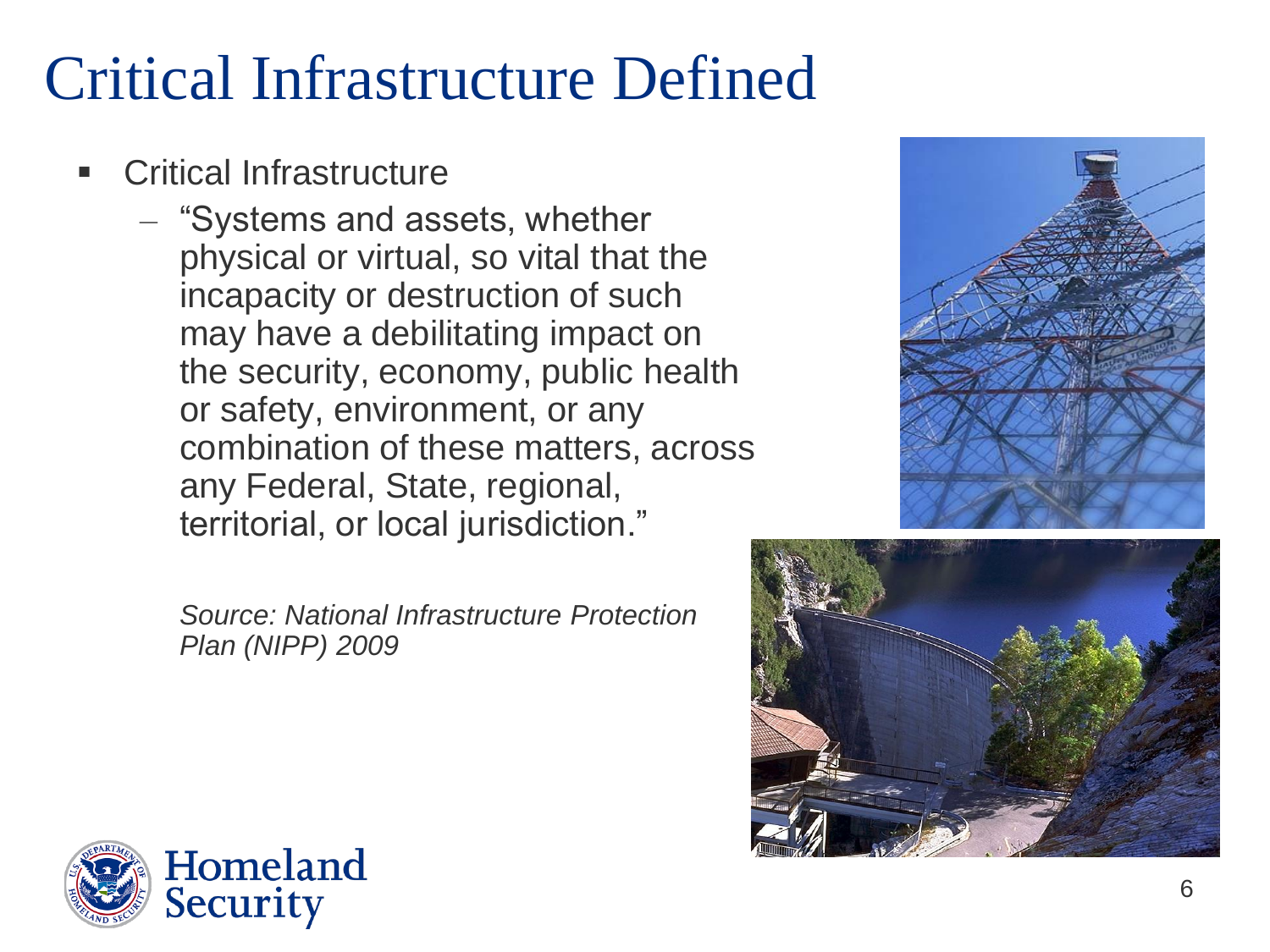#### Critical Infrastructure Sectors

- **Agriculture and Food**
- Banking and Finance
- Chemical
- Commercial Facilities
- Commercial Nuclear Reactors, Materials, and **Waste**
- Critical Manufacturing
- Dams
- Defense Industrial Base
- Drinking Water and Wastewater Treatment **Systems**

Homeland

**Security** 

- **Emergency Services**
- **Energy**
- **Government Facilities**
- **Information Technology**
- **National Monuments and Icons**
- **Postal and Shipping**
- **Public Health and Healthcare**
- **Telecommunications**
- **Transportation Systems**



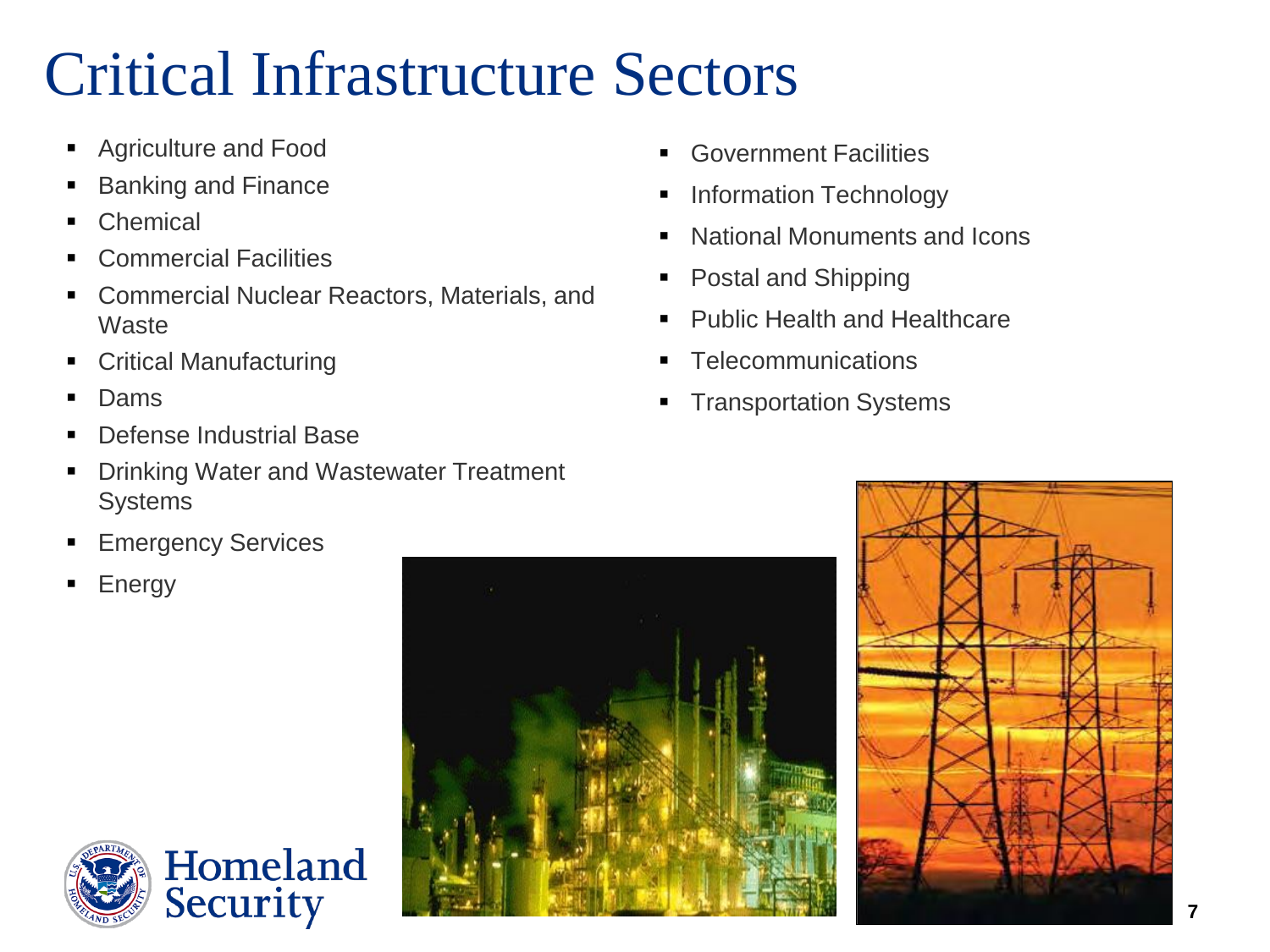## Critical Infrastructure Protection Challenges

- Majority of critical infrastructure assets are privately-owned
	- DHS has limited legal authority to regulate security practices of private industry (exceptions: high-risk chemical facilities, Transportation Security Administration, United States Coast Guard)
- DHS works with industry and Federal, State, local, tribal, and territorial governments to protect critical infrastructure
	- Coordinated through the NIPP
- To help communities better protect the Nation's assets, DHS deployed Protective Security Advisors (PSAs) throughout the country

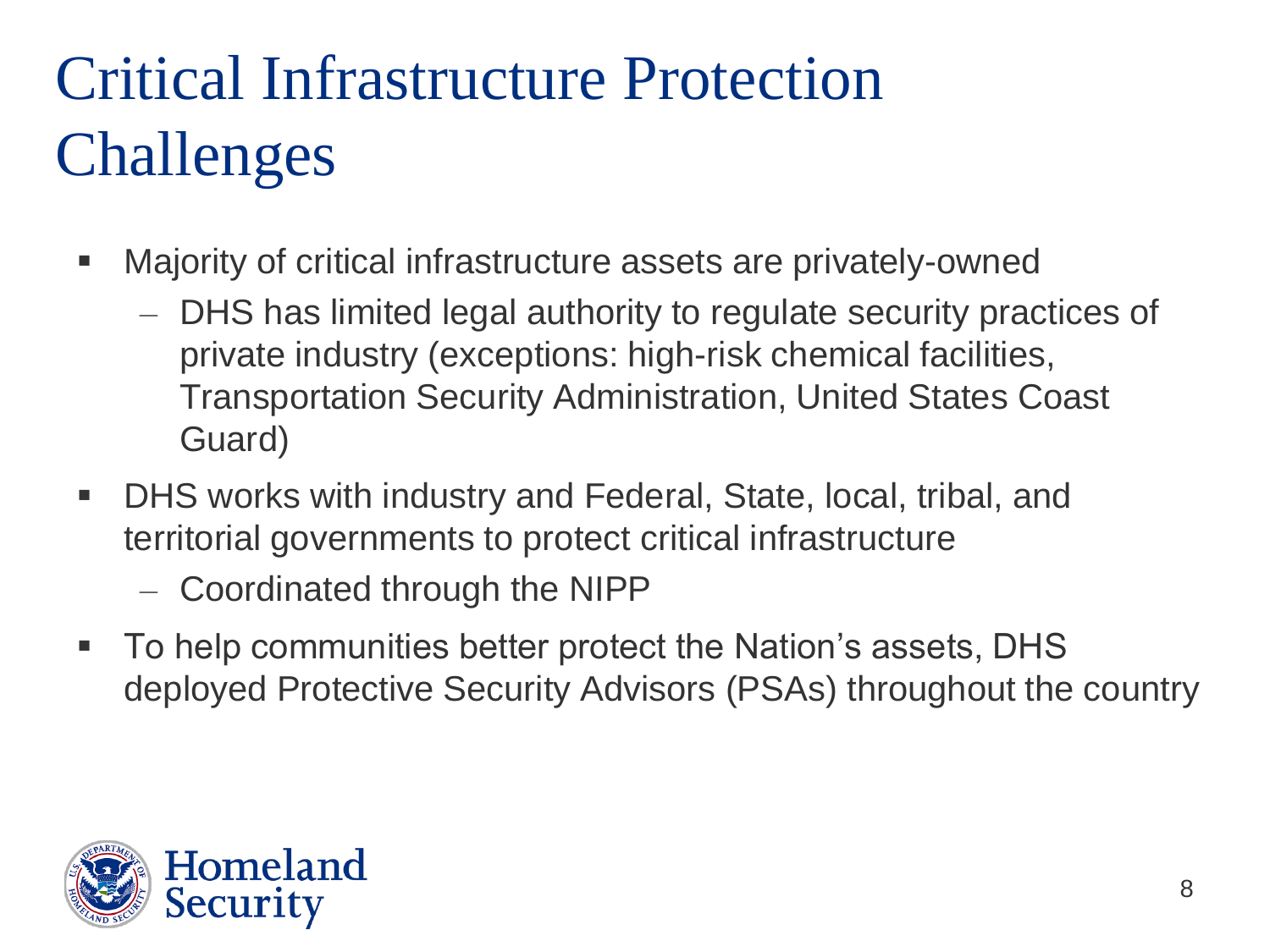## Protective Security Advisors (PSAs)

- 93 PSAs and Regional Directors, including 87 field deployed personnel, serve as critical infrastructure security specialists
- Deployed to 74 Districts in 50 States and Puerto Rico
- State, local, tribal, and territorial link to DHS infrastructure protection resources
	- Coordinate vulnerability assessments, IP products and services, and training
	- Support response, recovery, and reconstitution efforts of States affected by a disaster
	- Provide vital link for information sharing
	- Assist facility owners and operators with obtaining security clearances
- During contingency events, PSAs support the response, recovery, and reconstitution efforts of the State(s) by serving as pre-designated Infrastructure Liaisons (IL) and Deputy ILs at the Joint Field Offices (JFO)
- Developed over 125,000 individual working relationships with Federal, State, local, tribal and territorial critical infrastructure protection partners

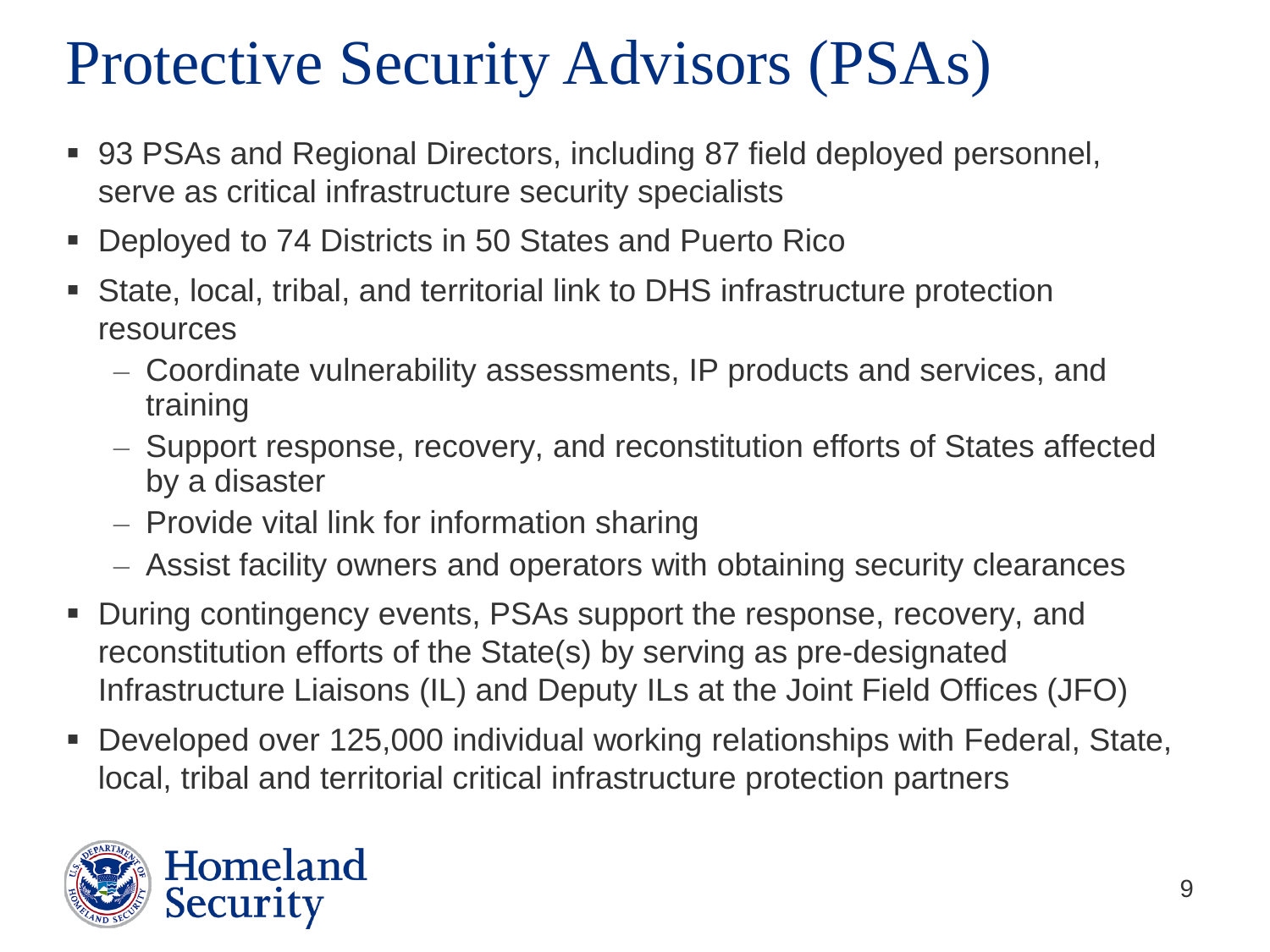## Protective Security Coordination Division (PSCD) Risk Mitigation Training

- **Provide protection personnel in public and private sectors with** specialized security training to prevent and protect against continuing and emerging threats to our Nation's infrastructure
- **Examples of courses include:** 
	- Surveillance Detection Course
	- Soft Target Awareness Course
	- Protective Measures Course
	- Private Sector Counter-Terrorism Awareness Workshop
	- Improvised Explosive Device Awareness Workshop
	- Bomb-Making Materials Awareness Program



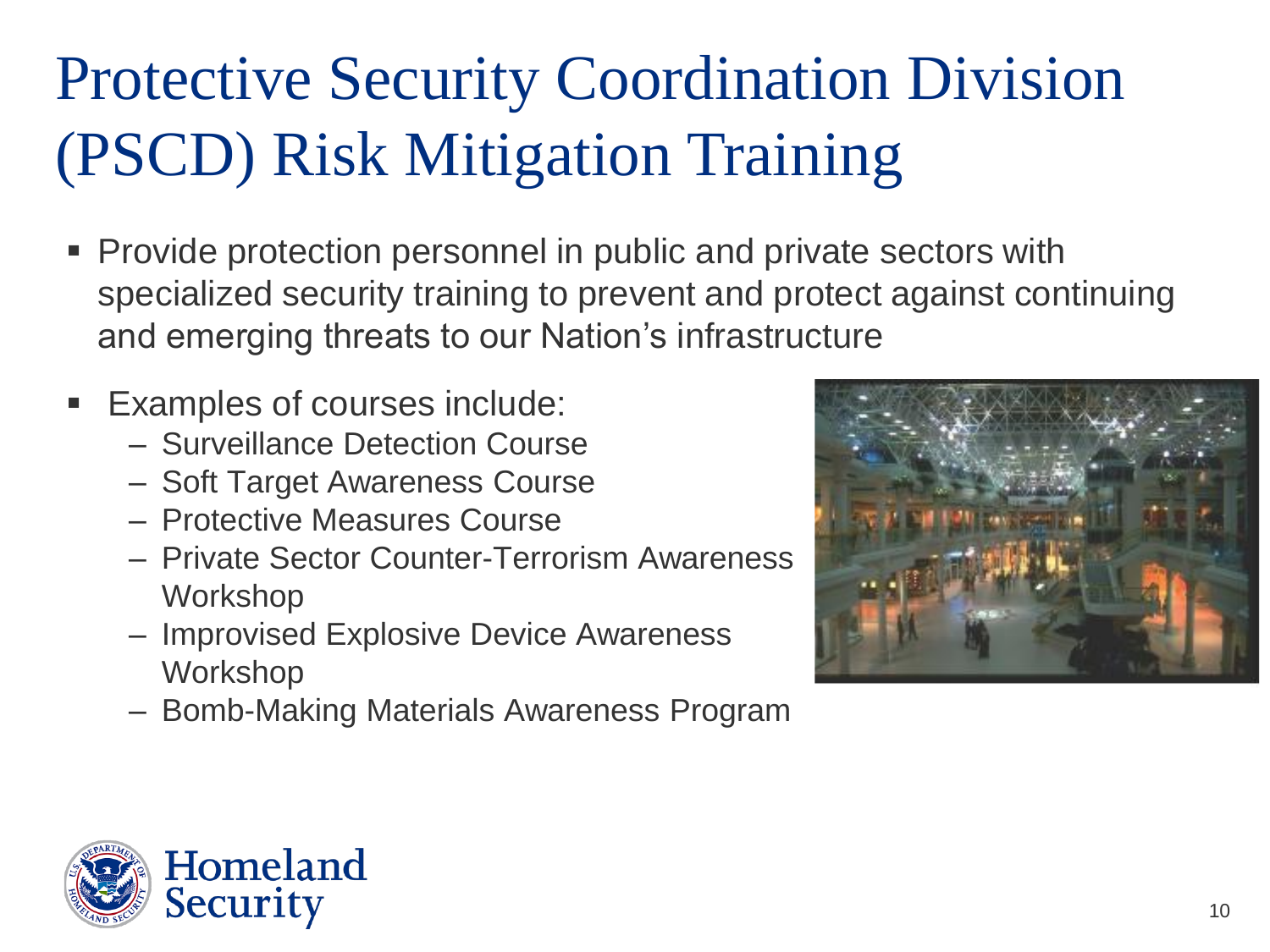## Risk Mitigation Training

- **Surveillance Detection Course** 
	- Provides a guideline for mitigating risks to critical infrastructure through developing, applying, and employing protective measures and the creation of a surveillance detection plan
- **Protective Measures** 
	- Provides the knowledge and skills to understand common vulnerabilities and employ effective protective measures to enhance commercial sector awareness on how to devalue, detect, deter, and defend facilities from terrorism
- **Private Sector Counterterrorism Awareness Workshop** 
	- Provides private sector security professionals with current strategies on soft target awareness, surveillance detection, and IED recognition, and outlines specific counterterrorism awareness and prevention actions that reduce vulnerability and mitigate the risk of domestic terrorist attacks
- Soft Target Awareness Course
	- Provides private sector security and safety personnel terrorism awareness, prevention, and protection information
- IED Awareness Workshop
	- Provides a basic awareness of IED prevention measures and planning protocols and the current technology and trends that characterize IEDs



Homeland Security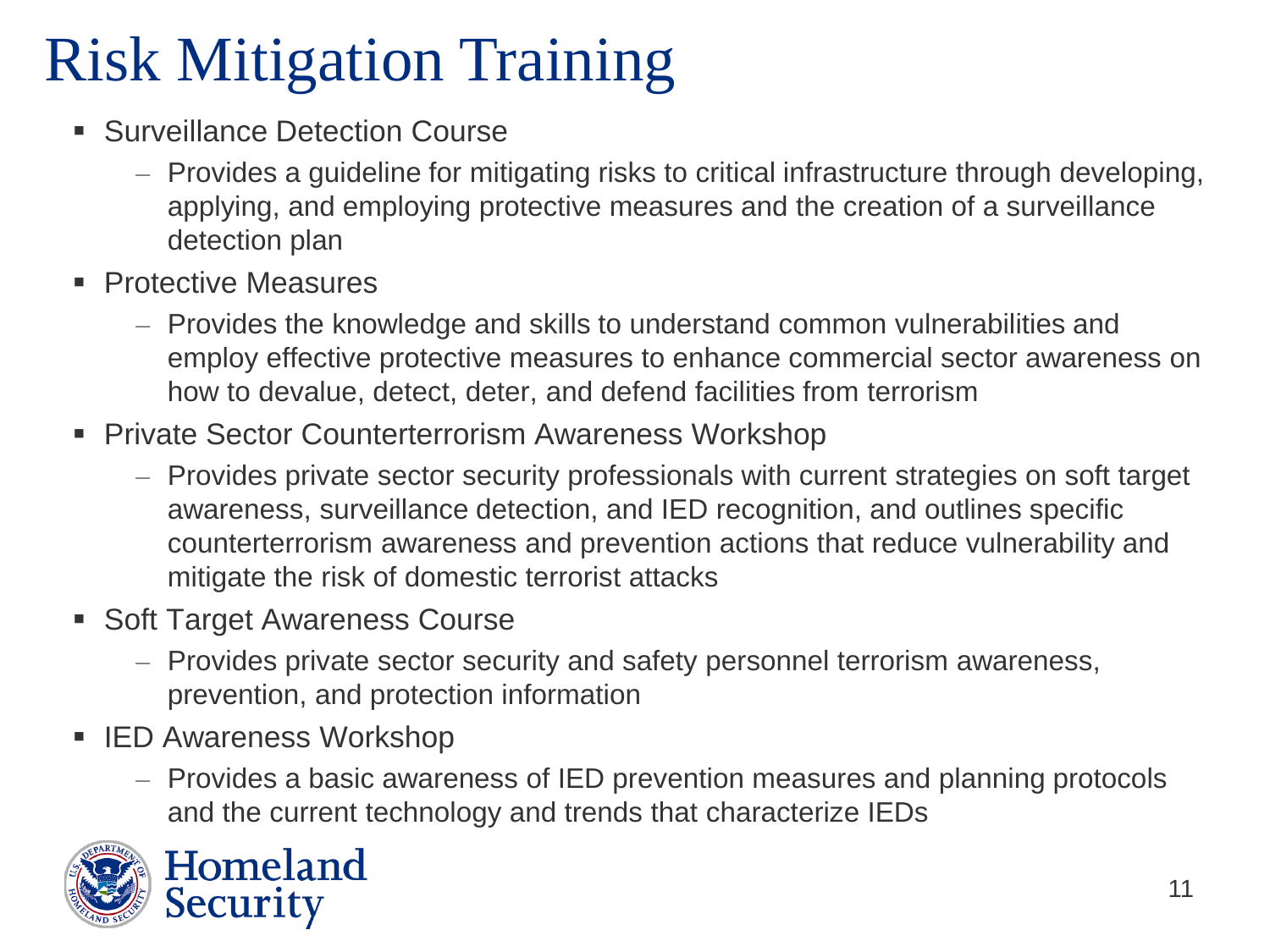# Protected Critical Infrastructure Information (PCII) Program

- The PCII Program is an important tool to encourage industry to share their sensitive critical infrastructure information
- Established under the Critical Infrastructure Information Act of 2002, the PCII Program protects voluntarily submitted critical infrastructure information from:
	- Freedom of Information Act (FOIA)
	- State and local sunshine laws
	- Civil litigation proceedings
	- Regulatory usage
- Provides private sector with legal protections and "peace of mind"
- To qualify for PCII protections:
	- Information must be voluntarily submitted and not customarily in the public domain
	- Information cannot be submitted in lieu of compliance with any regulatory requirement

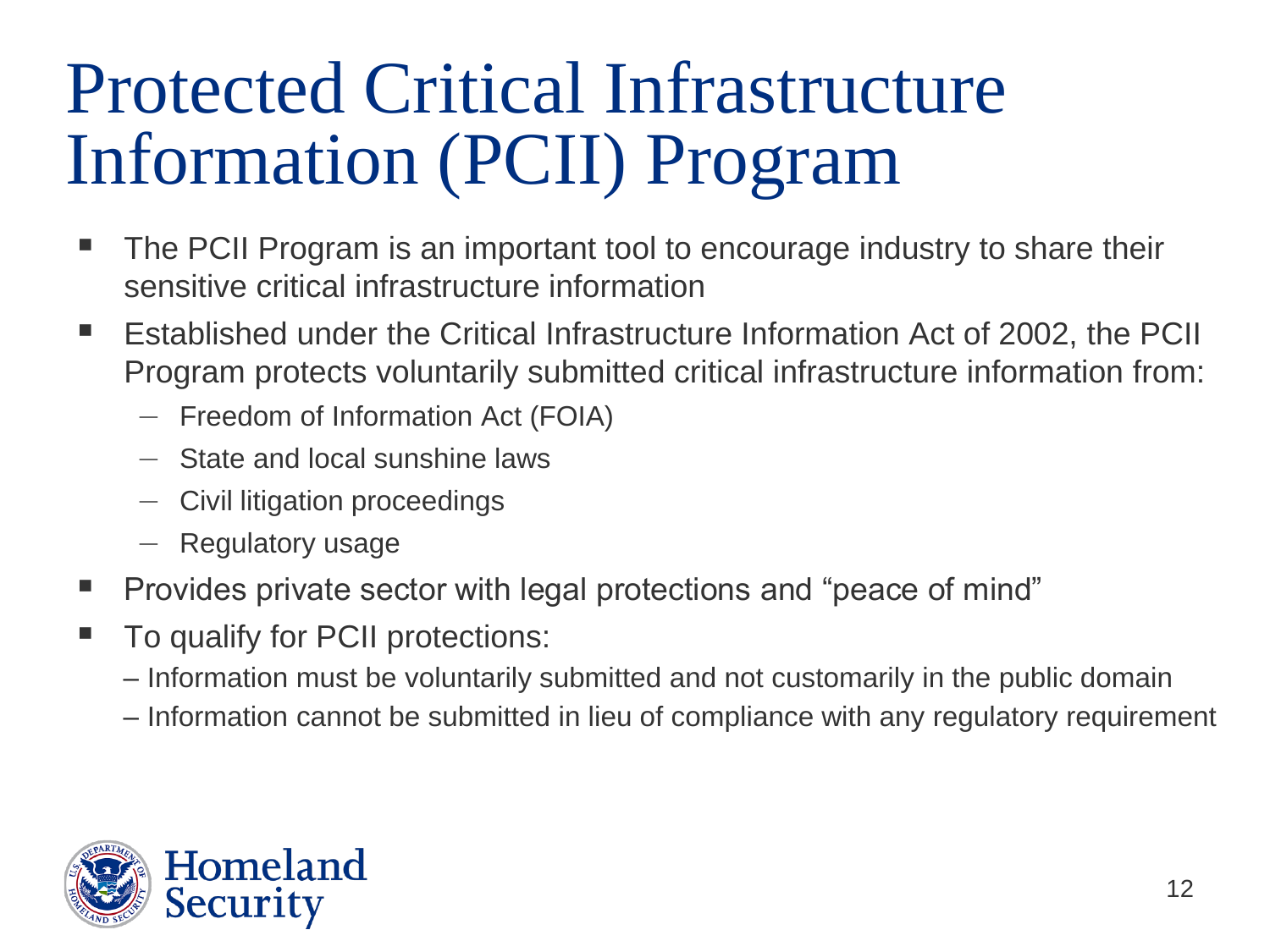### Infrastructure Protection Report Series

Increase awareness and improve understanding of infrastructure protection



- Common Characteristics
- Consequences of Events
- Common Vulnerabilities

Security

**Potential** Indicators of Terrorist Activity



- Surveillance Indicators
- Surveillance Objectives
- Transactional and Behavioral Indicators



- General Protective Measures **Options**
- Specific Protective Measures Options per HSAS Level
- DHS has produced reports for 142 different asset types, including: Casinos, convention centers, hotels, education facilities, office buildings, shopping malls, stadiums, theme parks, residential buildings, and other commercial sector assetsHomeland

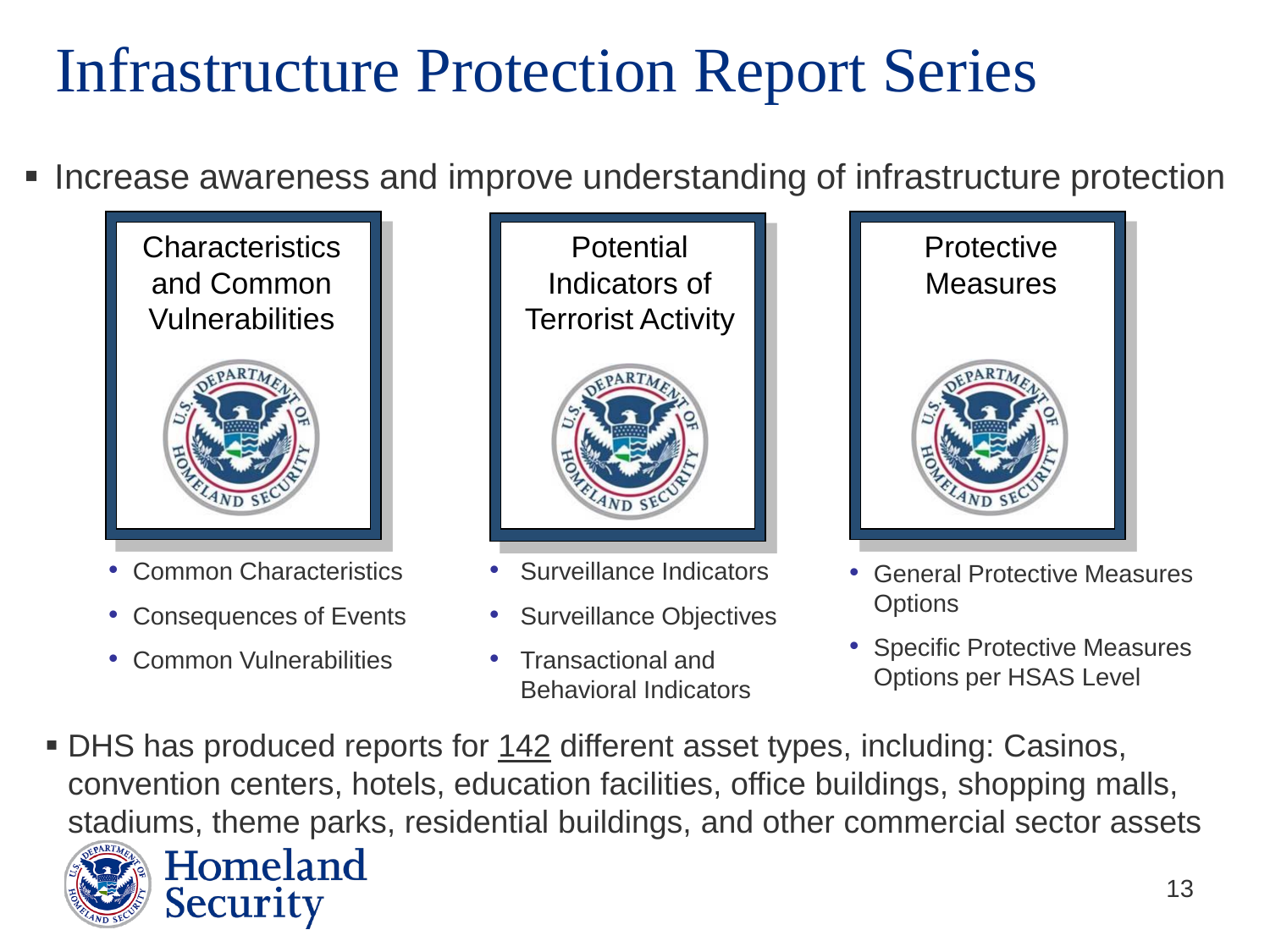### How Can You Help?

- Engage with your PSAs to facilitate protective actions and establish priorities and the need for information
- Assist in efforts to identify, assess, and secure critical infrastructures in your community
- Communicate local critical infrastructure protection related concerns
	- Business and economic ramifications of actions
	- Issues unique to the community